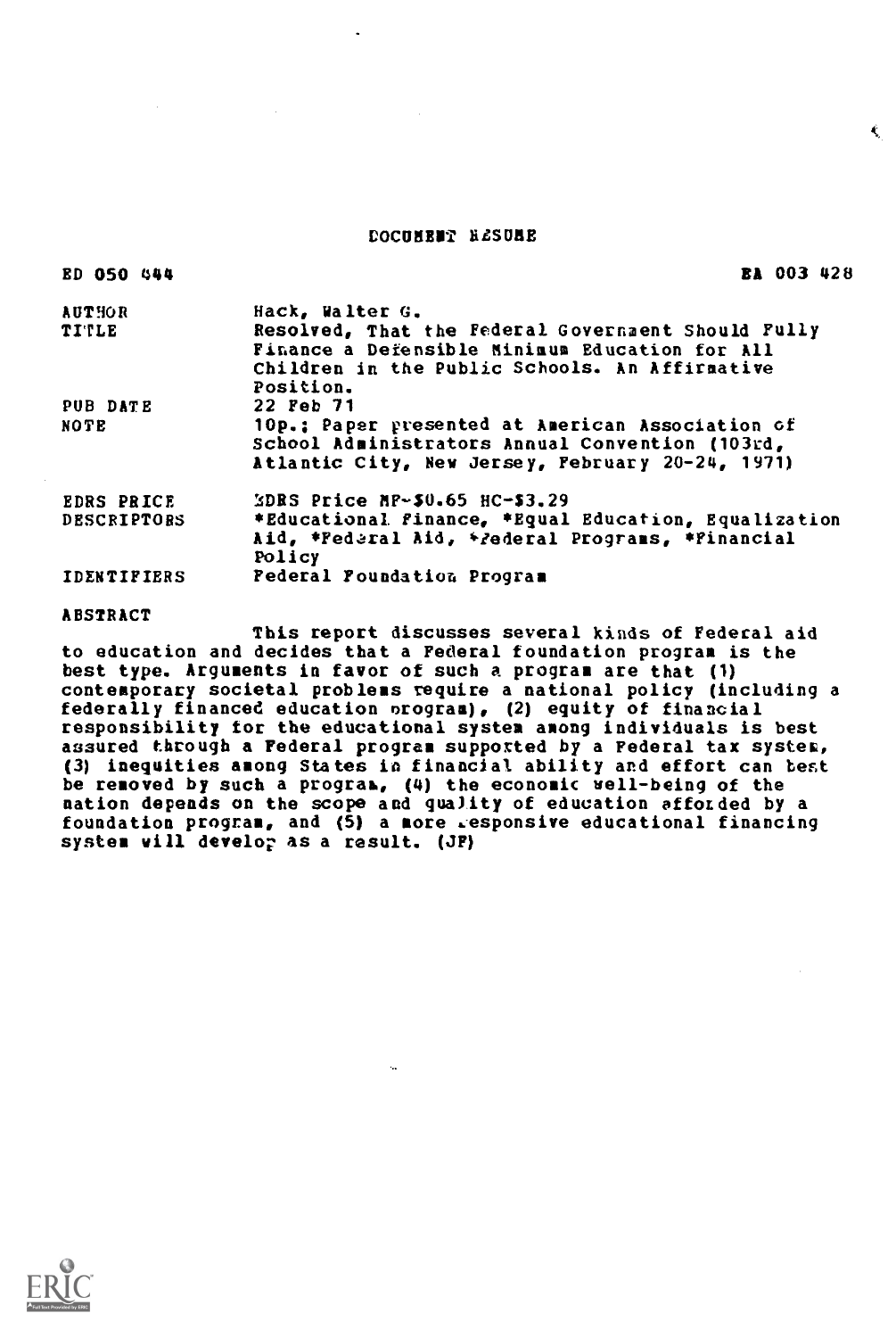# U.S. DEPERTMENT OF HEALM EDUCATION & WELFARE OFFICE OF EDUCATION

THIS DOCURENT HAS BEEN REPRODUCED EXACTLY AS RECEIVED IRON THE PERSON OR ORGANIZATION ORIGINATING IT. POINTS OF VIEW OR OPINIONS STATED DO NOT NECESSARILY REPRESENT OFFICIAL OFFICE OF EDUCATION POSITION 02 POLICY.

American Association of School Administratorc

Atlantic City, New Jersey

February 22, 1971

# RESOLVED, THAT THE PEDERAL GOVERMENT SHOULD FULLY FINANCE A DEFENSIBLE MINIMUM EDUCATION FOR ALL CHILDREN IN THE PUBLIC SCHOOLS

#### An Affirmative Position

by

Walter G. Hack, Professor of Education The Ohio State University Columbus, Ohio

 $\mathbf 1$ 

 $\frac{4}{9}$ 

ED050444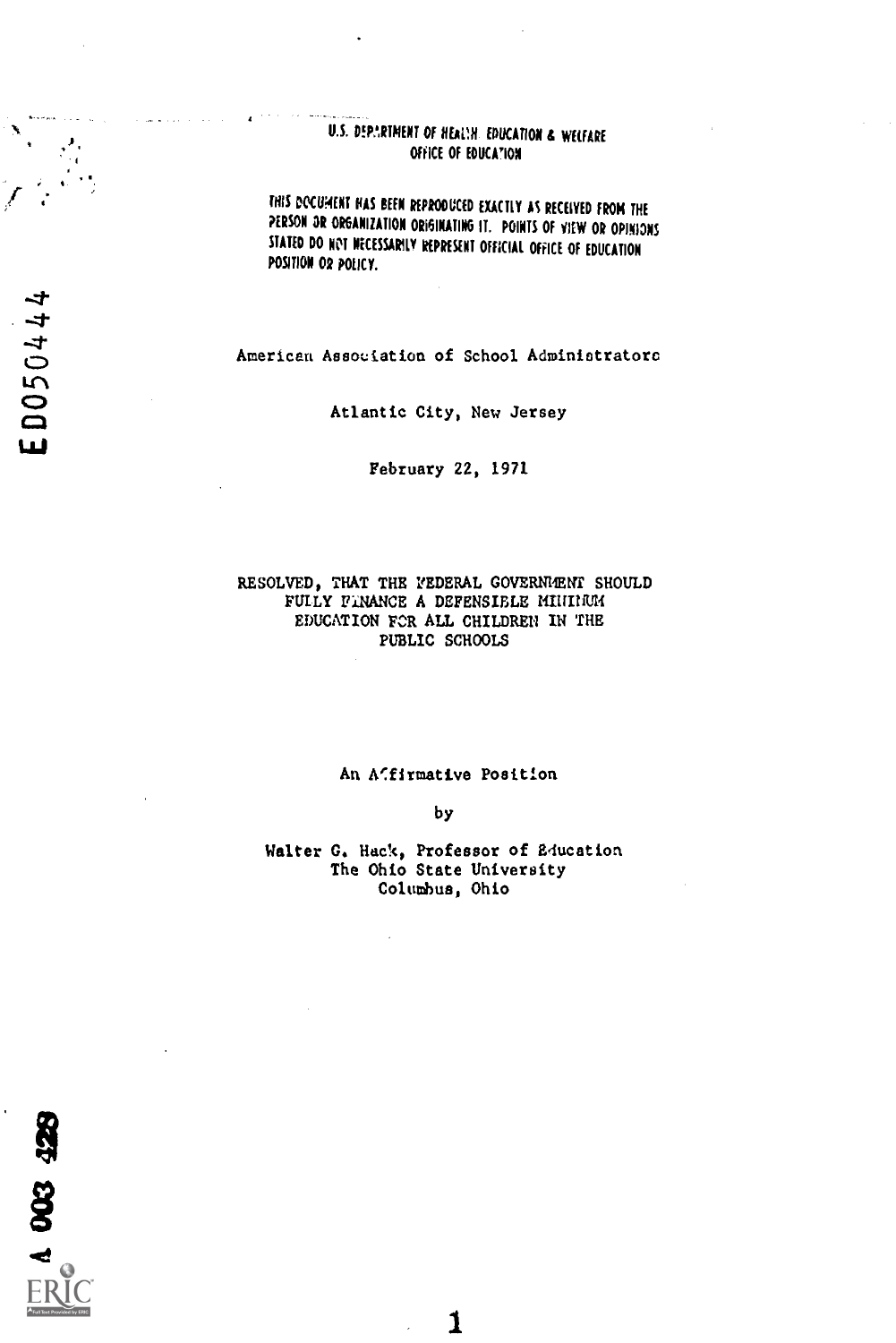Affirmative arguments on the issue: Resolved, That the Federal Government Should Fully Finance a Defenaible Minimum Education for all Children in the Public Schools may be aggregated around several difference concepts of what a federal minimum or foundation program should entail. Among those which come to mind most immediately are these:

1. Such a program might serve as a vehicle for revenue sharing wherein the federal government shares its revenue gathering capability with the states and/ or local governments thereby easing the tax burden of these units. In this form of "creative federalism" the federal government recognizes its obligation to maintain a wholesome power balance between the federal level and subordinate levels of government.

2. Such a program might emhody the notioa of general aid to education at the state and/or local level. The objective would be to provide federal support on a non-categorical basis. If the amount were sufficiently large it might be considered to be a federal foundation program not dissimilar to a flat grant state aid program of considerable magnitude.

3. Such a program night be designed to serve as a vehicle to stimulate the reform in educational tax systems. With such a purpose the federal tax system having more desirable bases and taxing vehicles, and with better distribution systems, would replace to a considerable extent su anachro. istic and less resporsive state and local financing system.

4, The fourth concept, and the one on which I would like to base my argumsats, is that of a federal foundation program wherein in the federal government provides the financing to achieve the objective of providing A basic education program to all children and youth in the nation regardless of their place of residence, It is taken for granted the previously mentioned concepts may be used to support this position, but it is imperative to recognize the primacy of the objective. Too often in our history, "federal aid" to education measures have

ŀ  $\mathbf{G}^{\dagger}$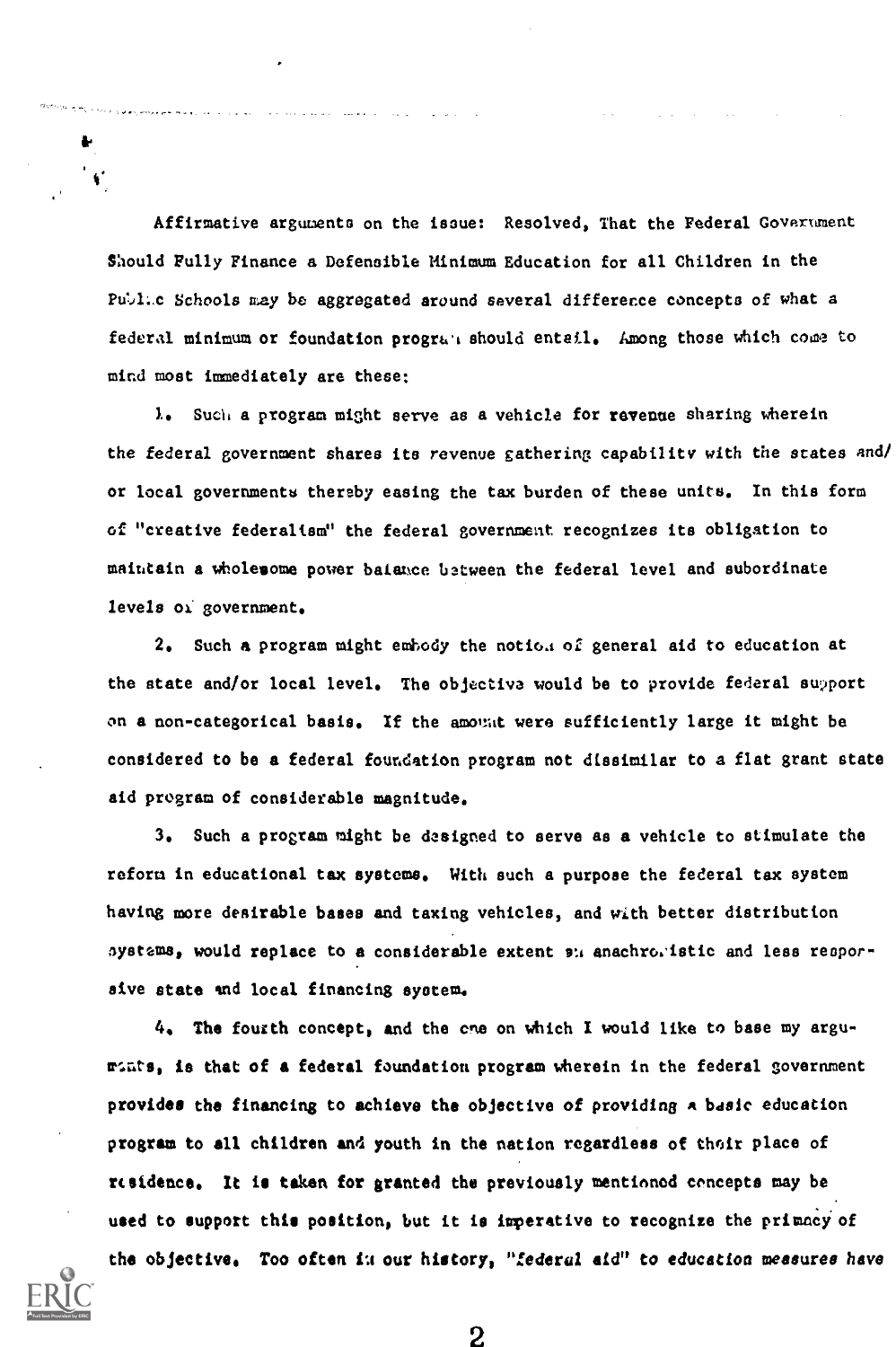been passed with primary objectives beilg something other than improvement in educational opportunity.

Let me now argue for the affirmative position. The federal government should fully finance a lefensible minimum education for all children in the public schools. There are four basic premises in my position.

1. A FEDERALLY FINANCED FOUNDATION PROGRAM FOR EDUCATION IS ESSENTIAL TO OUR NATIONAL POLICY IN ORDER TO ADDRESS THE SOCIAL PROBLEIS WE ARE FACING TODAY AND WILL FACE TOMORROW.

Our society today is complex, mobile, dynamic, and interdependent. As our economic and technological capabilities have increased, so have concomitant social problems proliferated. The American dream of equality of opportunity and the traditional ladder of social mobility as a means co move toward its realization are being challenged today. There is considerable evidence of polarization and intra-class stability. Equal opportunity in the scciety today demands equal educational opportunity. The practical assurance of rights guaranteed in the Constitution requires equal educational opportunity for all children and youth across all states in the nation.

There is also a direct relationship between the provision of educational equity and the exercise of federal government powers relating to the general welfare. With the power to provide for the general welfare goes also the implicit responsibility to provide it. Also, with the increasing cruciality for universal and equitable education, it becomes necessary for the federal government to provide it in order to assure equal opportunity to the individual and well as providing for the welfare of the nation as a whole.

 $\mathbf{2.}$ INEQUITIES ANONG THE STATES ARE OF SUCH A NATURE THAT THEY CAN REST BE ELLIINATED BY A FEDERAL FOUNDATION PROGRAM FOR EDUCATION.

Variations among the states in matters related to financing public education are so woll known and publicized that only a few meferences need to be afted to

-2-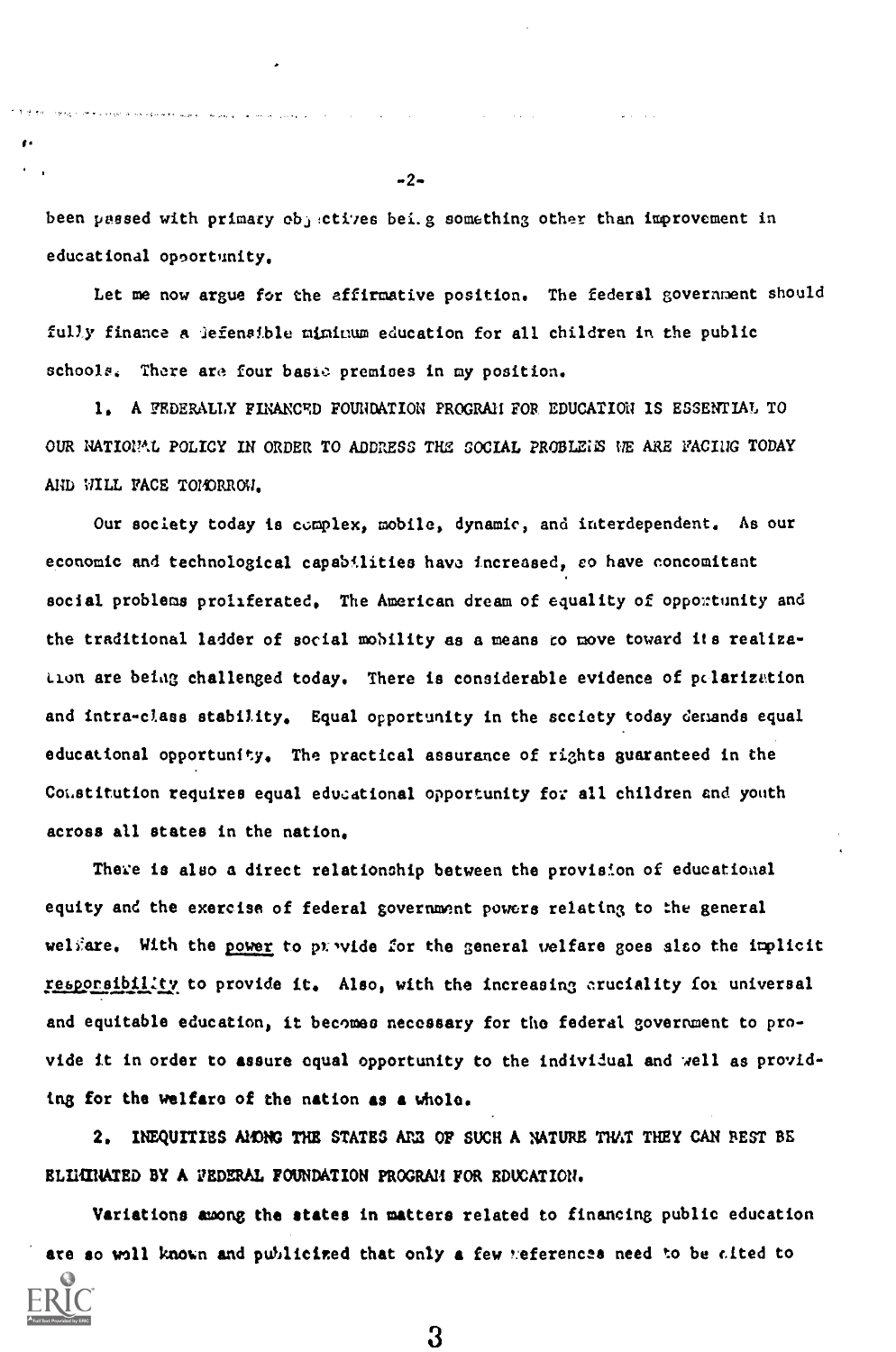make the paint.

.<br>1980-жылы алдардында күйтүрүшүн жана айтын аталган аталган. Ал тааны ал аланын кышка менен алган. Ал ал ал ал

Table 1 illustrates the wide range of expenditures per pupil in ADA among the fifty states - a differential that exceeds 230% separating the New York and Alebama averages! By no stretch of the imagination can this be considered equality of educational cpportunity.

Table 2 illustrates a useful measure of economic ability to support education and the range of such ability for the same group of states included in Table 1. Again one can apprehend not only the wide range imeconomic ability but also the abserce of a direct corelation betweea ability and effort of indlvidual states to provide resources for public education.

Table 3 relates public school revenue available to the states as a percent of personal income. It can be noted that among the selected states there is a vide range, but again there is not direct relationship between ability to support education and the degree of financial burden assumed. While both are high expanditure Ftates, New York asstmes a relatively heavy burden while New Jersey's is relatively low. Vhile both Mississippi and Alabama are relatively low expenditure states, Mississippi's burden is relatively heavy and Alabama's is relatively low.

The data from these tables suggest that the problem of providing high and equitable levels of public education  $x11$  not be resolved by merely supplementing state and local budgets with federal revenue. Instead a much more direct and dramatic action is needed.

3. NATIONAL ECONOMIC POLICY DEMANDS THAT AN APPROPRIATE EDUCATIONAL INVEST MENT PE ASSURRED BY A FEDERALLY FINANCED FOUNDATION PROGRAM FOR EDUCATION.

Over the past decade a firm economic rationale has been built, especially by scholars in economics and public finance, which supports the contention that the nation's economic well-being is dependant on an adequate and responsive expenditure for education. Today's most pressing social problems lend evidence to



-3-

market and all the

 $\sim$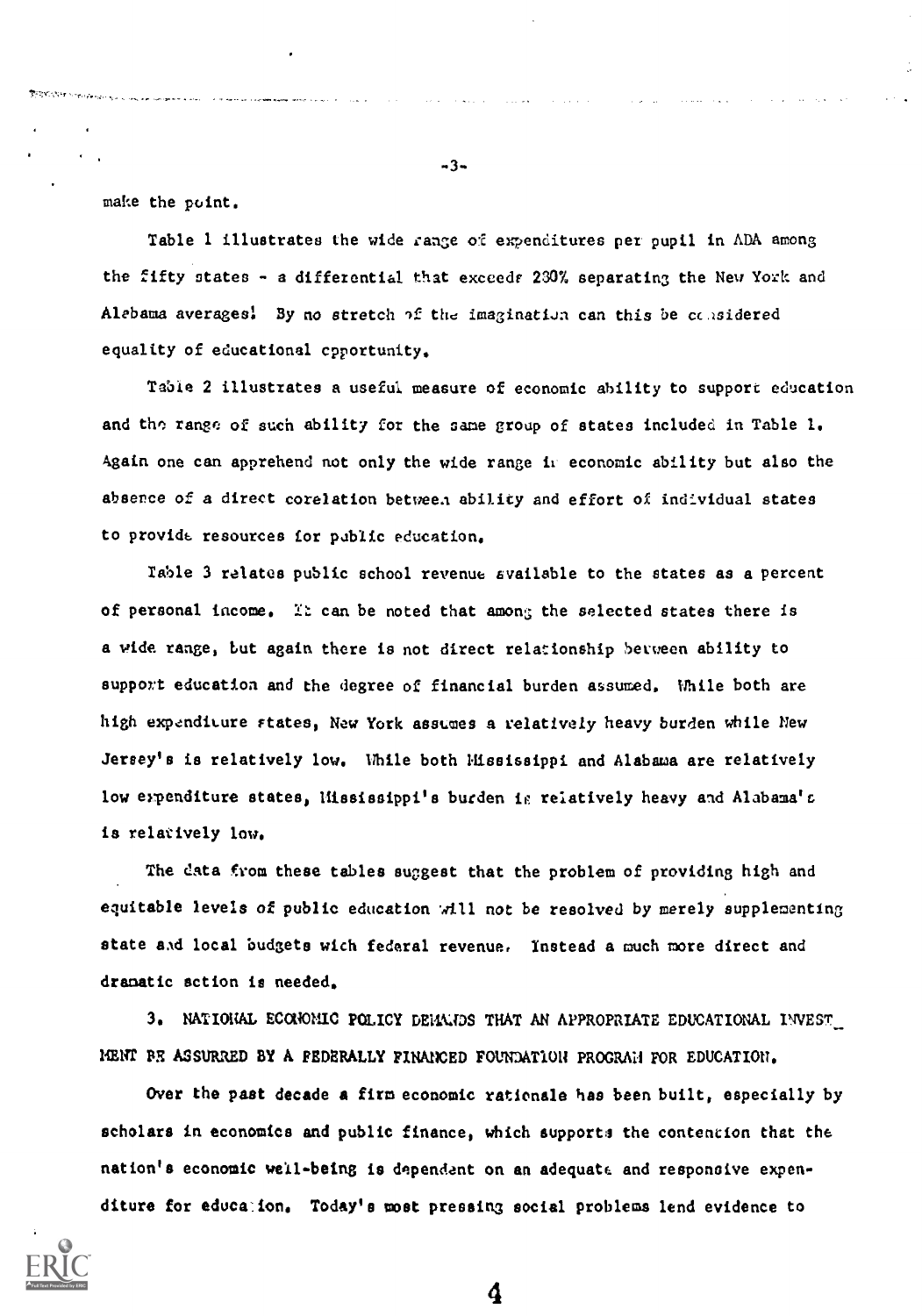this thesis. New, improved, and additional amounts of social services are needed todej, Greater expenditures are required in the usual areas of education, health, welfare, housing, transportation, research and 3eneral governzent, but also vast new expenditures are needed in areas such as pollution, ecology, population control, and the like. The aggregate costs of such needed services are of the magnitude that the economy, at the current level, would be hard pressed to generate sufficient revenue. Thus, to address these problems, the economy must be expanded. It is here that the crucial role of education becomes evident. The findings of ,:esearchere such as Charles Schultz, Edward Dennison\* and others have suggested that the economic returns from education are on the order of 16.6-32.2% (Schultz) and 23-42% (Dennison). Thus one must conclude that increased (and directed) spending on education is one of the better ways to stimulate the economy and thus expand economic capability to provide the range and level of social services needed in today's and tomorrow's world.

Analysis of the current paradox of concurrent inflation and recession suggests the necessity of expanding educational expenditure, Recent statistics showed a decrease of real GNP during an inflationary period. The current national economic game plan calls for stimulating the economy and thus counteract inflation by mal:ing more goods and services available while hopefully keeping wages on a relatively even keel. Increased education is one of the most effective  $\cdot$ ays to increase productivity and so should be used as an economic tool in natiunal ecok.omic policy.

another aspect of an economic rationale for a federally funded educational foundation program is that :elated to fiscal !rag. Although it is difficult for any of us today to perceive the time when there would be a surplus in the federal treasury, economists have made guarded predictions to this effect, Given the

-4-

.<br>2014 T.D. (1990/2014) with a the agency of the construction of the construction of the construction of the con

Jon T. Innes, Paul B. Jacobson, and Roland J. Pellegrin, The Economic Returns to Education. Eugene, Oreg a: Center for the Advanced Study of Educational Administration, University of Oregon, 1965.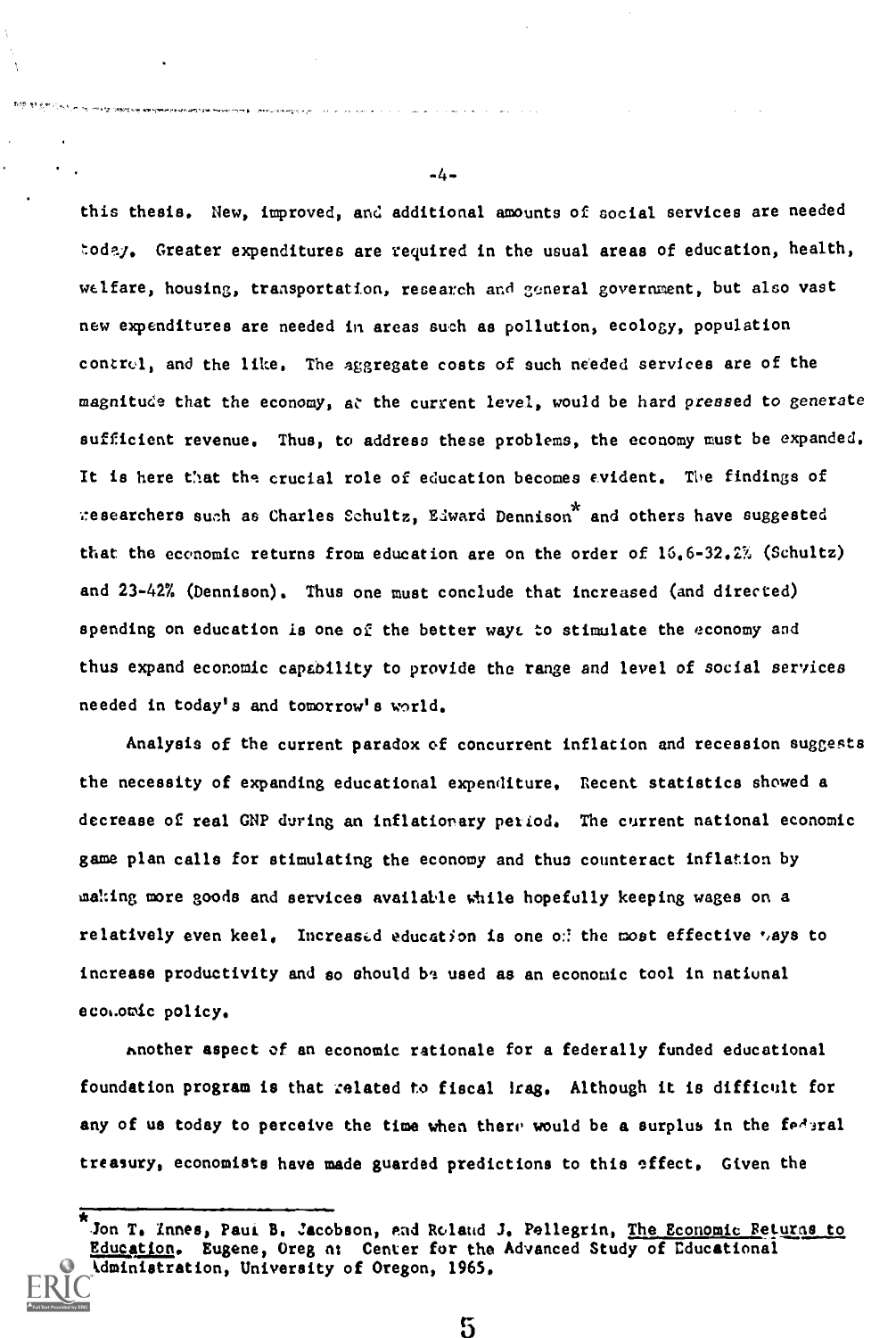nature of our rapidly expanding economy and the progressivity of our federal tax system, it would be possible that with a "normal" (peace-time) demand for federally financed programs, a surplus could soon be accumulated. Such an accumulation will result in a deterrent to economic expansion, and a recession couid occur. Thus, some means for draining off the surplus must be found, and a worthy program would be that of massive new spending for education. It must be recognized, however, that for the immediate future the so called "peace dividend", which will accumulate after disengagement in southeast Asia, has already been dissipated by other pressing sooial needs. However, the general concept must be appreciated in terms of federal economic policy.

A third concept supporting an economic rationale for a federal foundation program for education is that related to the total tax system effecting everyone in the country. The term system in this context denotes the interaction of many taxes applied in different ways on all of us. Given the crucial'ty of education for all of us as individuals, for the nation as a whole, and for the functioning of the national economy, it is important that an adequate revenue system be provided to support it. A federally funded foundation program would reduce the overall regreseivity of the existing system and move it to a more proportional level. This would not only provide more economic equity in taxation, but also, I believe, eliminate one of the major causes of the "taxpayers' revolt" and the resulting reduction of educational support at the state and local levels. Excessive educational tax burdens hava too long fallen on those least able to pay. In all probability higher levels of local and state educational funding will not come until the burden io shifted toward those better able to pay.

The concept of "spillover" or neighborhood effects in educational financing supports the notion of a federal foundation program. In reviewing current educational problems and variations in ability and effort in financing education among the states, we noted that problems in one state are felt in others. Rich states

6



-5-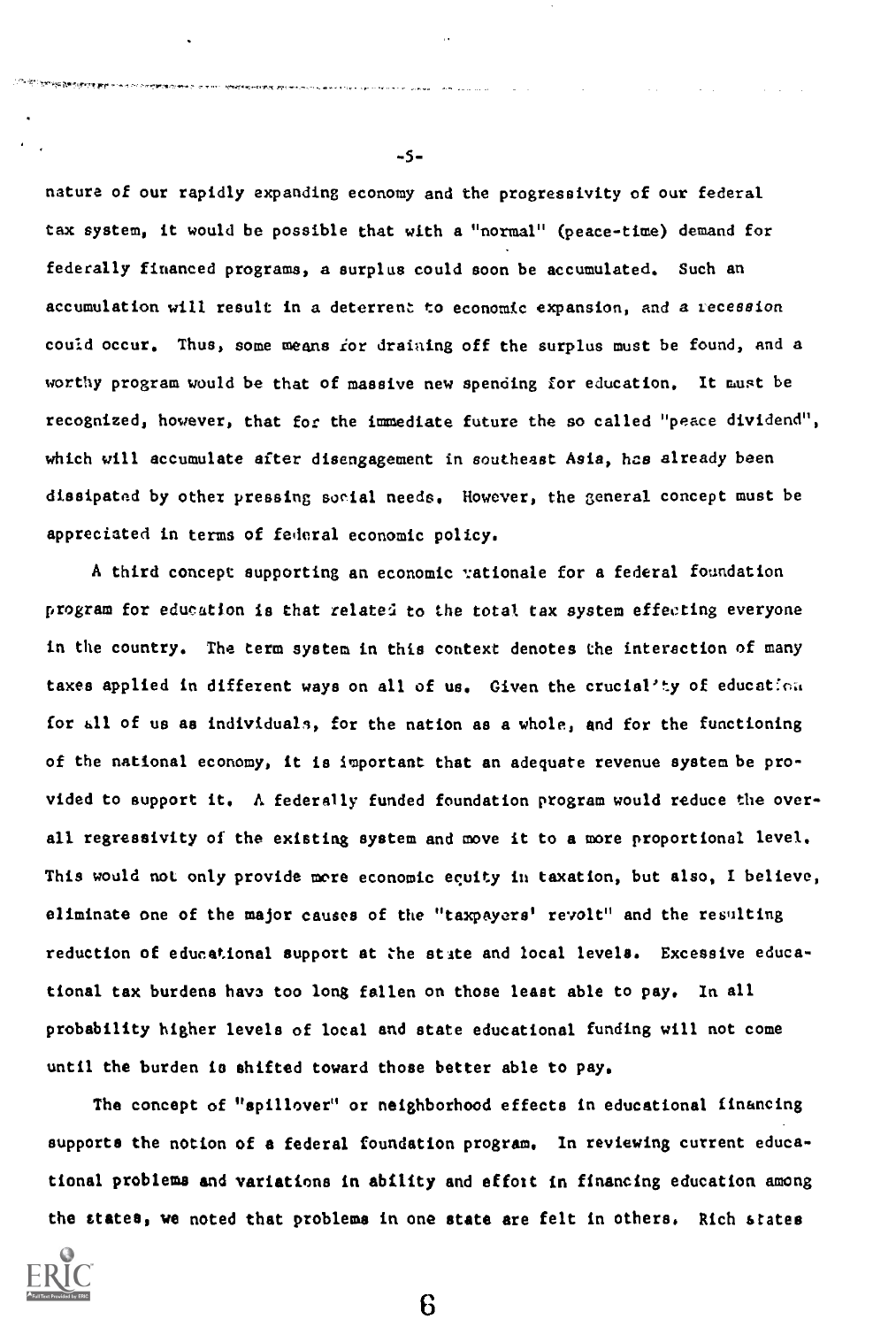assume the problems of poor states through the migration of inadequately educated people. Thus, one way to eliminate the problem is to assure adequate education in all states by providing adequate financing in all.

A fifth concept to support the economic premise is related to the capability of the federal government to incur deficits in order to offset economic fluctuations. Keynesian economic concepts, generally credited with "getting the country moving again" via the Kennedy tax cuts in the early 1960s, are being used again in the 1970s for combatting inflation. Similar financing capability is important for education because it is in periods of depression and inflation that we need to broaden and deepen educational opportunity. However, most states and localities, given their tax and revenue distributior structures, usually are forced to do the opposite  $\sim$  cut or not expand taxation and spending during these periods. Much of this is due to taxpayer resistance, but some no doubt lies in the facts that (1) states and school districts have restrictive debt ceilings and that (2) it is not an obligation of state and local government units to "fine tune" the national economy. Thus, substantial amounts of deficit spending for education can be done only by the federal government. This must be done as periods of recession and/or inflation are precisely the time when massive educational spending is needed.

4. A FEDERAL FOUN)ATION PROGRAM FOR EDUCATION WILL DEVELOP A MORE RESPON-SIVE EDUCATIONAL FINANCING SYSTEM.

The influsion of large amounts of federal funds will do more than buy more education and stimulate the national economy. As indicated earlier, such a federal program is only one sub-system in a larger system. As a result it will have interactive influences on both the other sub-systems and the system as a whole. Major influences include the following;

(1) A federal foundation program will increase state and local control through expanding decision making at these levels in many states. The assurance

7

-6-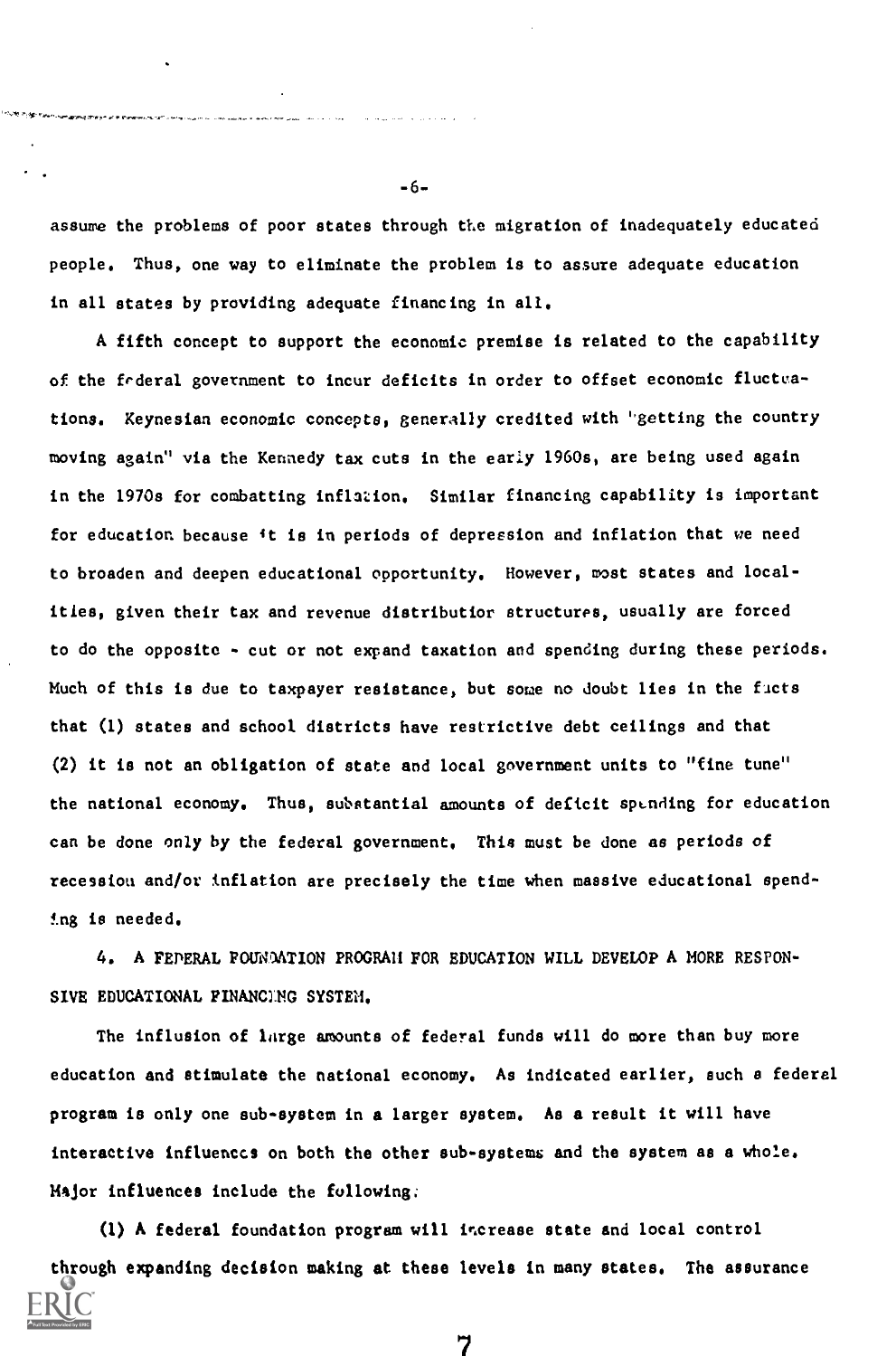of resources sufficient for a foundational level of education will enable state and local units to consider many more program choices since resources are assured. The probability of the exercise of state and local initiative above the foundation level will further expand this decision making.

(2) The educational finance base, because it is responsive to national needs and since it is funded from a progressive tax base, will become more elastic and expacd with need and economic growth. A key feature of an incomebased tax is this elasticity. As the economy expands, incomes increase and a progressively larger proportion of revenue is made available to the taxing unit. Thus, increesing amounts of revenue may be available to states and local districts without changing the basic structure of the federal tax system.

(3) Education is one of the largest expenditures in governmental budgets today and will probably increase in proportion as well as dollars in the future. It is necessary that it be supported in the main by the most equitable, elastic, and efficient tax system available. When education is perceived as a national concern of high cruciality, it is imperative that it has financial support by the federal government wich its access to the personal income tax.

(4) The shifting of the educational tax burden from relatively regressive systems to a more progressive one should relieve state and local systems. As a result, the potential for state and local initiative above the federal minimal program should be enhanced and thus local control should be extended. This could be further augmented through a "resource equalizer" feature in the federal program to provide more equitable access to support above the minimum.

(5) State and local units, as they receive financial support from the federal government should be held accountable for the usu of the revenue. An accountability system will be useful not only in determining the impact of federal dollars, but also in terms of educational expenditures across the board.

(6) The relatively stable financial base afforded by the federal government

-7-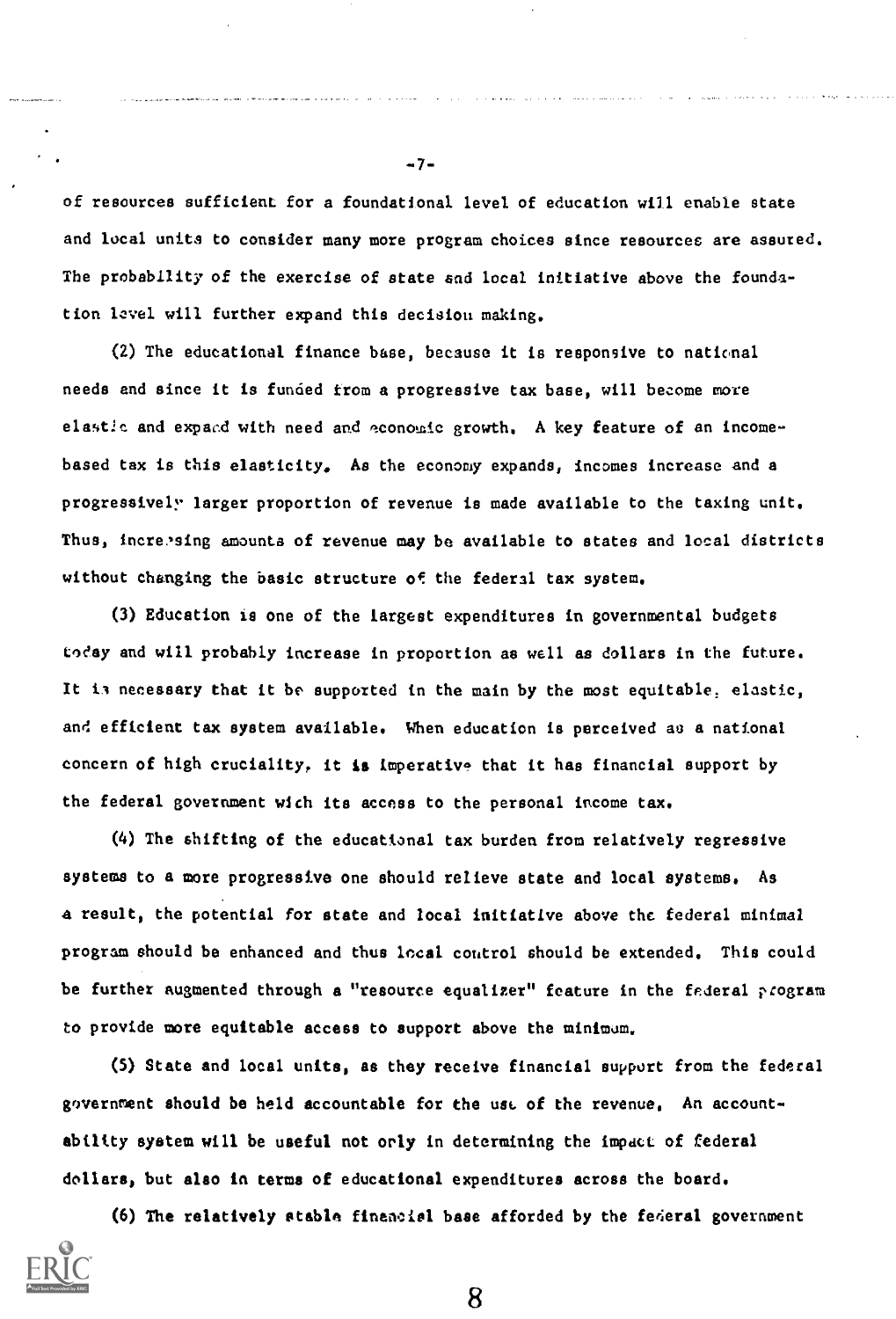will promote stable long term plaaning in educational programs. As a consequence, specific programs and revenue systems for the exercise of local initiative will be enhanced. Heaningful kinds of cost-benefit analysis can be carried on by these units in order to determine which programs will maximize benefits for. eosts incurren.

In summary, the idea of a defensible minimum education for all children in the public schools fully financed by the federal government is supported by the following arguments:

1. Contemporary problems of society require a national policy including a federally financed education program.

2. Equity of financial responsibility among individuals for the educational system is best assured through a federal foundation program supported by the federal tax system.

3. Inequities among states regarding financial ability and effort are such that they can best be removed by a federal foundation program.

4. Education of scope and quality afforded by a federal foundation program is necessary for the economic wellbeing of the nation.

5. A federal foundation program will develop a more responsive educational financing system.

8



 $-6-$